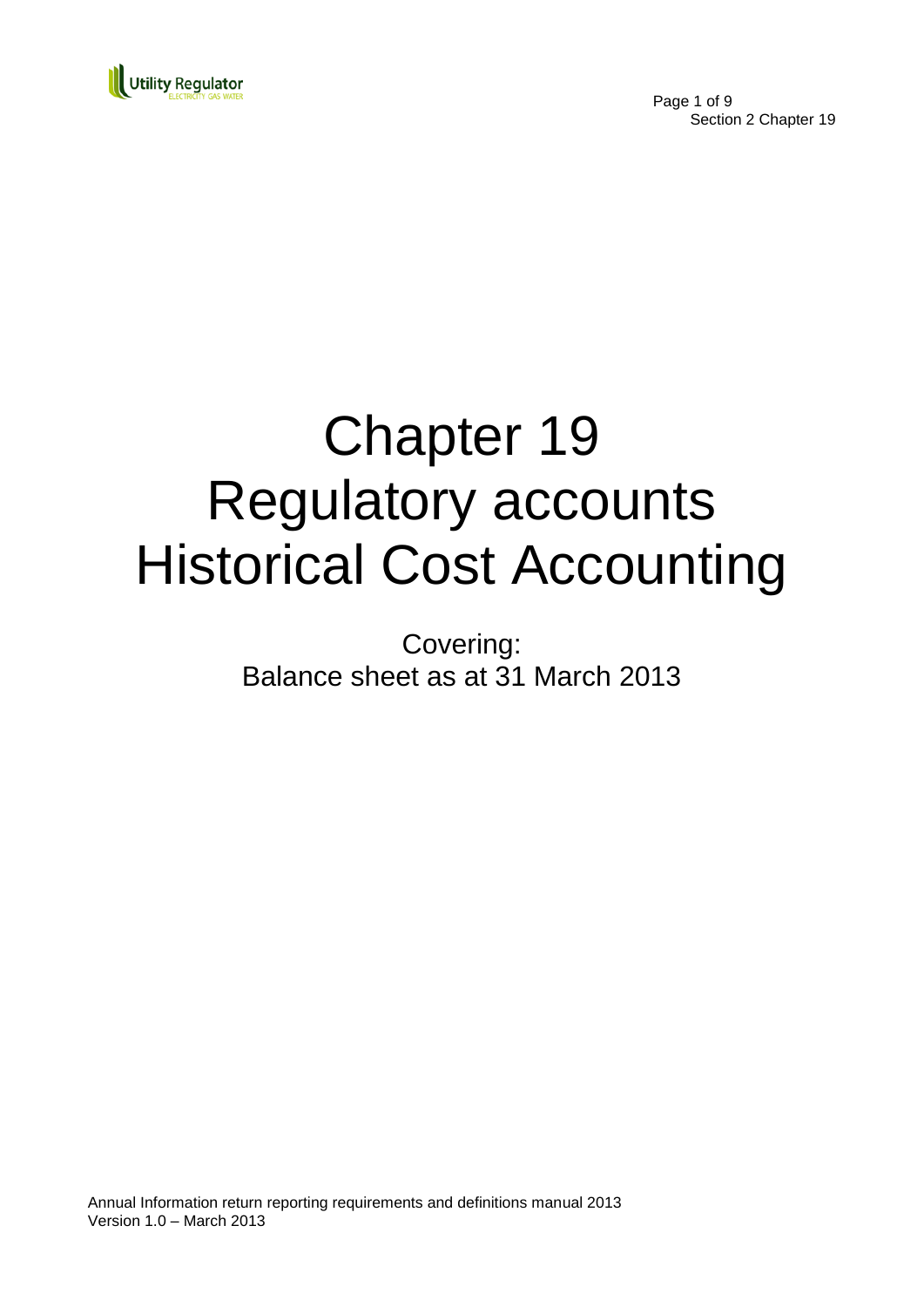

# **Chapter 19 Regulatory accounts Historical Cost Accounting**

#### **Guidance**

The reporting requirements relate to the appointed business and table 19 is no exception. It should be completed for the balance sheet of the appointed business only.

#### **Company commentary**

If NI Water takes advantage of the materiality threshold under Condition F to declare only the total balance sheet of the appointed business in their published regulatory accounts it should provide a summary of the non-appointed balances in the commentary to this table.

Short term loans to group companies, should not be included within debtors, but within short term investments. This is to ensure that gearing can be correctly calculated.

The movement in the profit and loss account between the current and previous year should be simply the retained profit for the year. Where this is not the case, then the details of other movements should be reported.

Amounts attributable to minority interests (if applicable) should be included within **other reserves**.

The PPP element of any line should be detailed and explained e.g. PPP element of tangible fixed assets and/or creditors.

For all items in the table (with the exception of deferred tax) significant features and movements over the last period should be noted and an explanation provided. Any comments on the deferred tax balances should be cross-referenced to your commentary on table 18 rather than repeated for this table.

#### **PPP**

NI Water should separately disclose any infrastructure renewals accounting charges, expenditure and maintenance costs associated with PPP contracts by PPP scheme and provide a supporting commentary.

#### **Guidance to Auditors**

See separate guidance for auditors.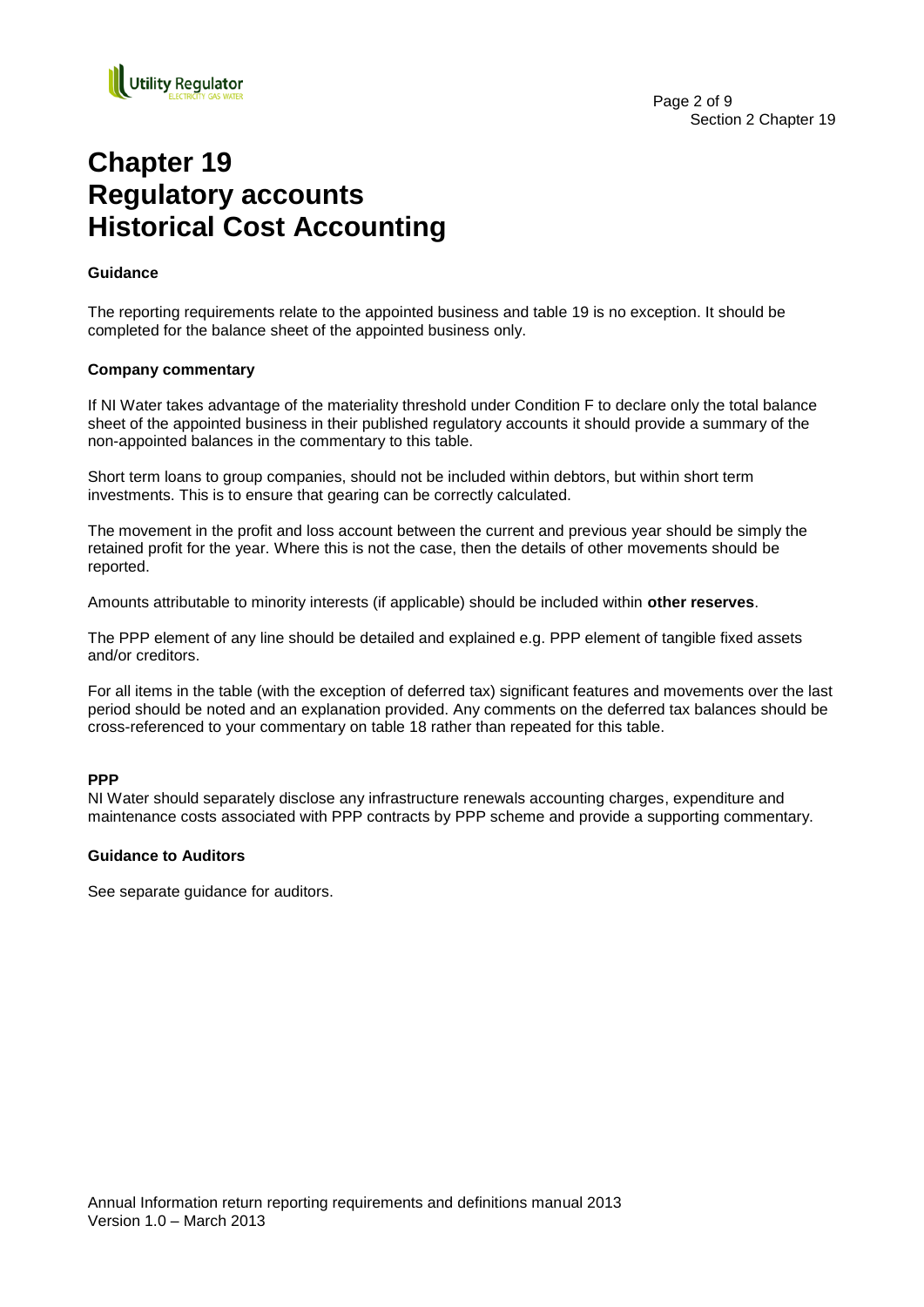

# **Table 19 line definitions**

Columns 1, 2 and 3 relate to historic data.

#### **A FIXED ASSETS**

|                        | Tangible fixed assets                                                 | £m | 3dp |
|------------------------|-----------------------------------------------------------------------|----|-----|
| <b>Definition</b>      | Historical cost net book value of tangible fixed assets at the end of |    |     |
|                        | the financial year. This is stated after deducting grants and         |    |     |
|                        | contributions received relating to infrastructure assets.             |    |     |
| <b>Primary Purpose</b> | Informing relative performance and efficiency assessments.            |    |     |
| <b>Processing rule</b> | Input: (positive number)                                              |    |     |
| <b>Responsibility</b>  | <b>Regulatory Finance Team</b>                                        |    |     |

|                        | Investment - loan to a group company                       | £m | 3dp |
|------------------------|------------------------------------------------------------|----|-----|
| <b>Definition</b>      | Loans made to other group companies repayable in more than |    |     |
|                        | one year                                                   |    |     |
| <b>Primary Purpose</b> | Informing relative performance and efficiency assessments. |    |     |
| <b>Processing rule</b> | Input: positive number                                     |    |     |
| <b>Responsibility</b>  | <b>Regulatory Finance Team</b>                             |    |     |

|                        | Investment - other                                               | £m | 3d <sub>p</sub> |
|------------------------|------------------------------------------------------------------|----|-----------------|
| <b>Definition</b>      | All investments as defined by UKGAAP, excluding those in line 2. |    |                 |
| <b>Primary Purpose</b> | Informing relative performance and efficiency assessments.       |    |                 |
| <b>Processing rule</b> | Input: positive number                                           |    |                 |
| <b>Responsibility</b>  | <b>Regulatory Finance Team</b>                                   |    |                 |

|                        | Total fixed assets                                         | £m | 3dp |
|------------------------|------------------------------------------------------------|----|-----|
| <b>Definition</b>      | Historical cost total fixed assets                         |    |     |
| <b>Primary Purpose</b> | Informing relative performance and efficiency assessments. |    |     |
| <b>Processing rule</b> | Calculated: sum of lines 1, 2 and 3.                       |    |     |
| <b>Responsibility</b>  | <b>Regulatory Finance Team</b>                             |    |     |

#### **B CURRENT ASSETS**

|                        | <b>Stocks</b>                                                                                                                                                 | £m | 3dp |
|------------------------|---------------------------------------------------------------------------------------------------------------------------------------------------------------|----|-----|
| <b>Definition</b>      | Stocks held at the year end. Stocks consist of consumable stores<br>and work in progress, including chemicals, stationary, petrol,<br>backfill materials etc. |    |     |
| <b>Primary Purpose</b> | Informing relative performance and efficiency assessments.                                                                                                    |    |     |
| <b>Processing rule</b> | Copied: table 26 line 1                                                                                                                                       |    |     |
| <b>Responsibility</b>  | <b>Regulatory Finance Team</b>                                                                                                                                |    |     |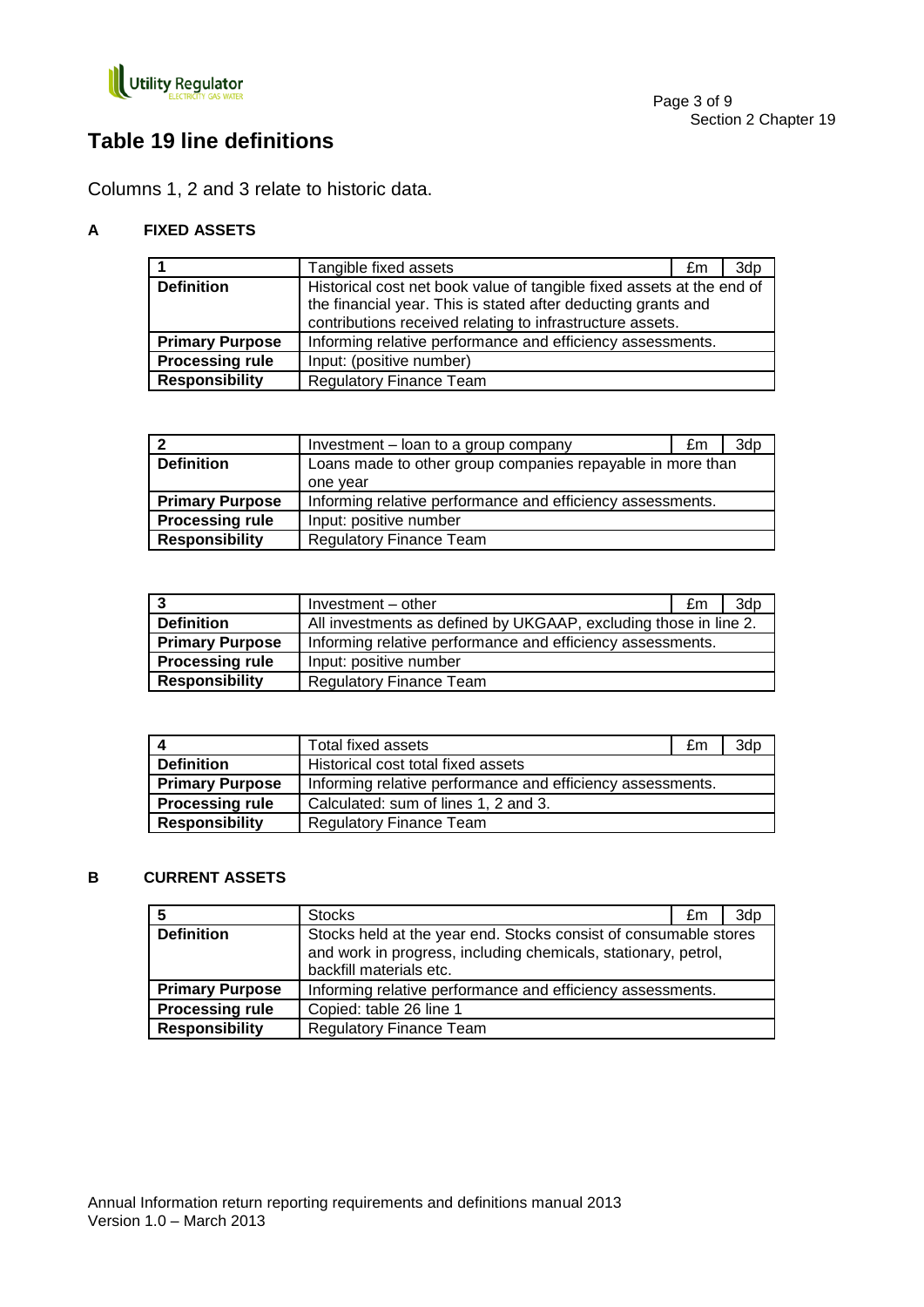

| 6                      | <b>Debtors</b>                                             | £m                                                                                                                                                                                              | 3dp |  |
|------------------------|------------------------------------------------------------|-------------------------------------------------------------------------------------------------------------------------------------------------------------------------------------------------|-----|--|
| <b>Definition</b>      | year.                                                      | Debtors consist of all amounts owing to NI Water at the financial<br>year end including trade debtors, prepayments and accrued<br>income. This includes amounts falling due after more than one |     |  |
| <b>Primary Purpose</b> | Informing relative performance and efficiency assessments. |                                                                                                                                                                                                 |     |  |
| <b>Processing rule</b> | Input: (positive number)                                   |                                                                                                                                                                                                 |     |  |
| <b>Responsibility</b>  | <b>Regulatory Finance Team</b>                             |                                                                                                                                                                                                 |     |  |

|                        | Cash                                                                                                                                               | £m | 3dp |
|------------------------|----------------------------------------------------------------------------------------------------------------------------------------------------|----|-----|
| <b>Definition</b>      | Cash in hand and at bank. Overdraft balances should not be<br>netted off the figure, they should be included separately in table 19<br>line $11$ . |    |     |
| <b>Primary Purpose</b> | Informing relative performance and efficiency assessments.                                                                                         |    |     |
| <b>Processing rule</b> | Input                                                                                                                                              |    |     |
| <b>Responsibility</b>  | <b>Regulatory Finance Team</b>                                                                                                                     |    |     |

| i 8                    | Short term deposits                                                     | £m | 3dp |
|------------------------|-------------------------------------------------------------------------|----|-----|
| <b>Definition</b>      | Short term deposits, including those made with associated<br>companies. |    |     |
| <b>Primary Purpose</b> | Informing relative performance and efficiency assessments.              |    |     |
| <b>Processing rule</b> | Input: (positive number)                                                |    |     |
| <b>Responsibility</b>  | <b>Regulatory Finance Team</b>                                          |    |     |

| 9                      | Infrastructure renewals prepayment                                                                                               | £m | 3dp |
|------------------------|----------------------------------------------------------------------------------------------------------------------------------|----|-----|
| <b>Definition</b>      | The cumulative difference between the IRE and IRC where the                                                                      |    |     |
|                        | IRE has exceeded the IRC.                                                                                                        |    |     |
| <b>Primary Purpose</b> | Informing relative performance and efficiency assessments.                                                                       |    |     |
| <b>Processing rule</b> | Input: (positive number) If the balance sheet carries an accrual<br>then enter 0 in this line and report the accrual in line 12. |    |     |
| <b>Responsibility</b>  | <b>Regulatory Finance Team</b>                                                                                                   |    |     |

| 10                     | Total current assets                                       | £m | 3dp |
|------------------------|------------------------------------------------------------|----|-----|
| <b>Definition</b>      | Historical cost total current assets                       |    |     |
| <b>Primary Purpose</b> | Informing relative performance and efficiency assessments. |    |     |
| <b>Processing rule</b> | Calculated: sum of lines 5, 6, 7, 8 and 9.                 |    |     |
| <b>Responsibility</b>  | <b>Regulatory Finance Team</b>                             |    |     |

#### **C CREDITORS: AMOUNTS FALLING DUE WITHIN ONE YEAR**

| l 11                   | Overdrafts                                                 | £m | 3dp |
|------------------------|------------------------------------------------------------|----|-----|
| <b>Definition</b>      | Overdrafts                                                 |    |     |
| <b>Primary Purpose</b> | Informing relative performance and efficiency assessments. |    |     |
| <b>Processing rule</b> | Input: negative number                                     |    |     |
| <b>Responsibility</b>  | <b>Regulatory Finance Team</b>                             |    |     |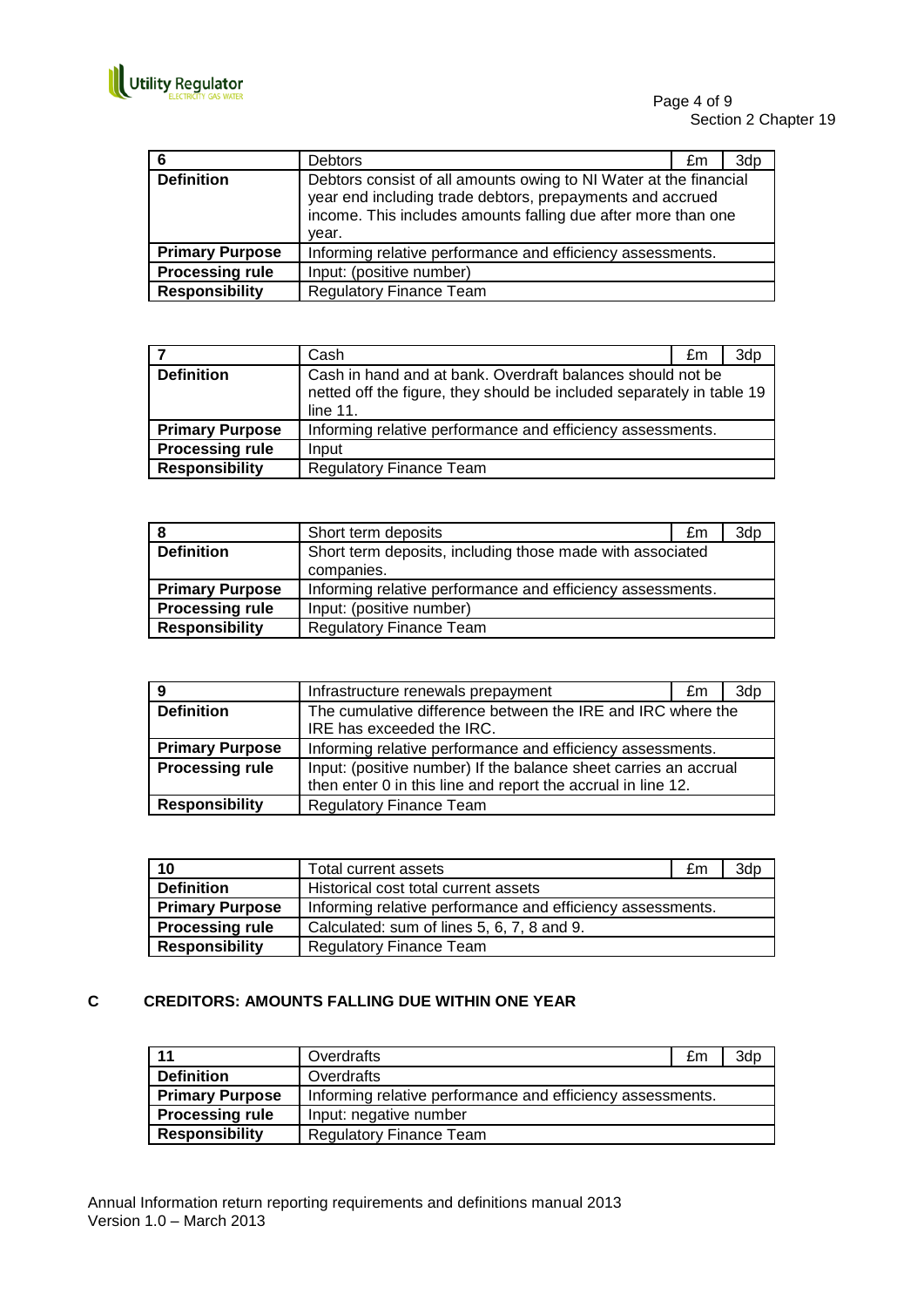

| 12                     | Infrastructure renewals accrual                                   | £m | 3dp |
|------------------------|-------------------------------------------------------------------|----|-----|
| <b>Definition</b>      | The cumulative difference between the IRE and IRC where the       |    |     |
|                        | IRC has exceeded the IRE.                                         |    |     |
| <b>Primary Purpose</b> | Informing relative performance and efficiency assessments.        |    |     |
| <b>Processing rule</b> | Input: negative number. If the balance sheet carries a prepayment |    |     |
|                        | then enter 0 in this line and report the prepayment in line 9.    |    |     |
| <b>Responsibility</b>  | <b>Regulatory Finance Team</b>                                    |    |     |

| 13                     | Creditors                                                           | £m | 3dp |
|------------------------|---------------------------------------------------------------------|----|-----|
| <b>Definition</b>      | Creditors due within one year, excluding overdrafts, infrastructure |    |     |
|                        | renewals accrual, corporation tax payable and dividends payable.    |    |     |
| <b>Primary Purpose</b> | Informing relative performance and efficiency assessments.          |    |     |
| <b>Processing rule</b> | Input: negative number                                              |    |     |
| <b>Responsibility</b>  | <b>Regulatory Finance Team</b>                                      |    |     |

| 14                     | <b>Borrowings</b>                                                                                                                                                                                                                                                                                                                                                                                                                                                                                                                           | £m | 3dp |
|------------------------|---------------------------------------------------------------------------------------------------------------------------------------------------------------------------------------------------------------------------------------------------------------------------------------------------------------------------------------------------------------------------------------------------------------------------------------------------------------------------------------------------------------------------------------------|----|-----|
| <b>Definition</b>      | Borrowings falling due within one year comprises obligations<br>under finance leases due within the year, loans due to other group<br>companies repayable within one year, redeemable debentures<br>repayable within one year, bonds redeemable within one year,<br>commercial paper due within one year, bills of exchange maturing<br>within one year and any other form of borrowing repayable in less<br>than one year. Accrued interest, mains deposits and the fair value<br>of interest rate swap agreements should not be included. |    |     |
| <b>Primary Purpose</b> | Informing relative performance and efficiency assessments.                                                                                                                                                                                                                                                                                                                                                                                                                                                                                  |    |     |
| <b>Processing rule</b> | Input: (negative number)                                                                                                                                                                                                                                                                                                                                                                                                                                                                                                                    |    |     |
| <b>Responsibility</b>  | <b>Regulatory Finance Team</b>                                                                                                                                                                                                                                                                                                                                                                                                                                                                                                              |    |     |

| 15                     | Corporation tax payable                                    | £m | 3d <sub>p</sub> |
|------------------------|------------------------------------------------------------|----|-----------------|
| <b>Definition</b>      | Any balances of Corporation tax due to HMRC                |    |                 |
| <b>Primary Purpose</b> | Informing relative performance and efficiency assessments. |    |                 |
| <b>Processing rule</b> | Input: negative number                                     |    |                 |
| <b>Responsibility</b>  | <b>Regulatory Finance Team</b>                             |    |                 |

| 16                     | Ordinary share dividends payable                                             | £m | 3dp |
|------------------------|------------------------------------------------------------------------------|----|-----|
| <b>Definition</b>      | Any unpaid dividends which have been recognised in accordance<br>with FRS21. |    |     |
| <b>Primary Purpose</b> | Informing relative performance and efficiency assessments.                   |    |     |
| <b>Processing rule</b> | Input: negative number                                                       |    |     |
| <b>Responsibility</b>  | <b>Regulatory Finance Team</b>                                               |    |     |

| 17                     | Preference share dividends payable                         | £m | 3dp |
|------------------------|------------------------------------------------------------|----|-----|
| <b>Definition</b>      | Any unpaid preference share dividends.                     |    |     |
| <b>Primary Purpose</b> | Informing relative performance and efficiency assessments. |    |     |
| <b>Processing rule</b> | Input: negative number                                     |    |     |
| <b>Responsibility</b>  | <b>Regulatory Finance Team</b>                             |    |     |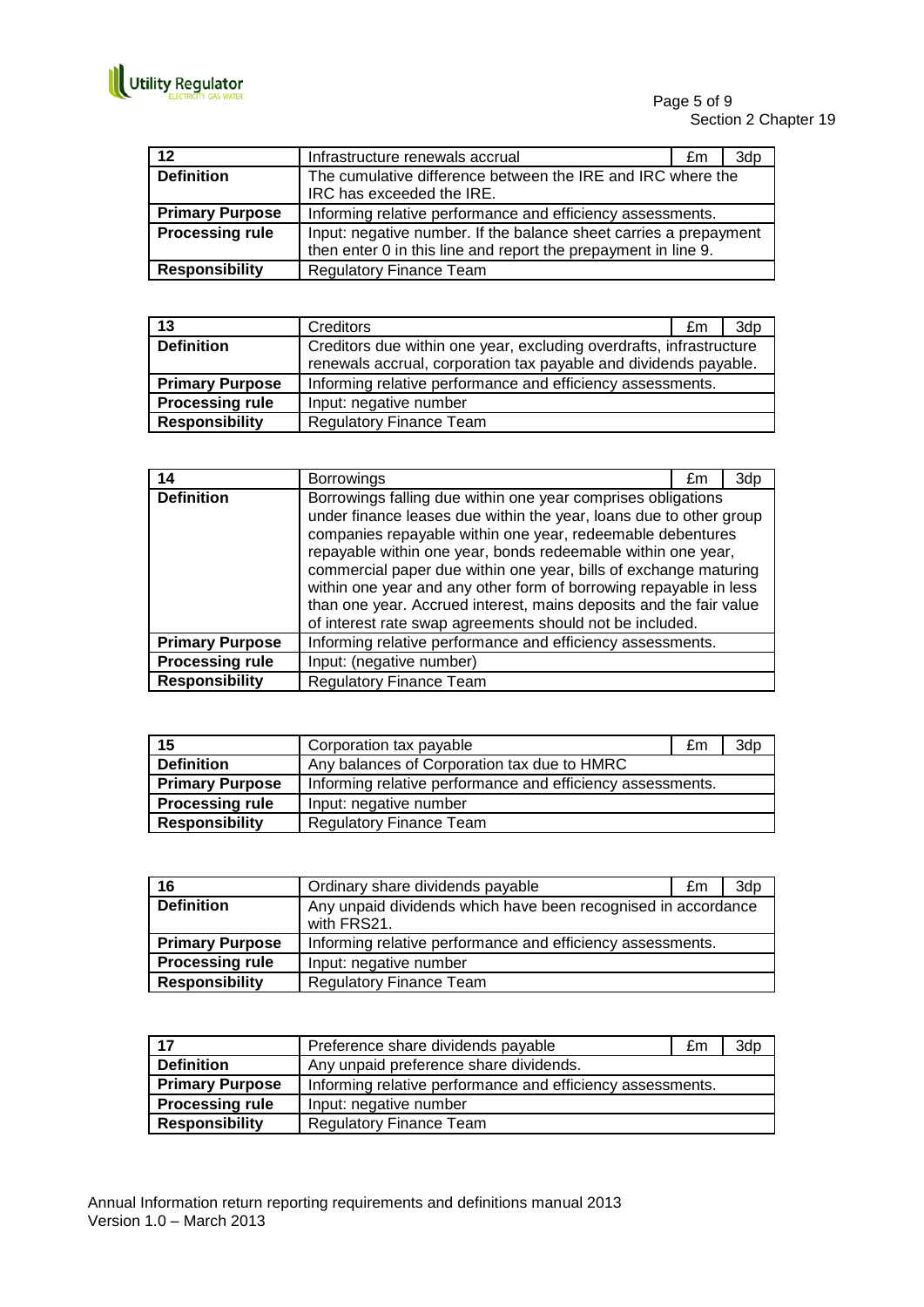

| 18                     | Total creditors                                            | £m | 3dp |
|------------------------|------------------------------------------------------------|----|-----|
| <b>Definition</b>      | Total creditors falling due within one year                |    |     |
| <b>Primary Purpose</b> | Informing relative performance and efficiency assessments. |    |     |
| <b>Processing rule</b> | Calculated: sum of lines 11, 12, 13, 14, 15, 16 and 17.    |    |     |
| <b>Responsibility</b>  | <b>Regulatory Finance Team</b>                             |    |     |

| 19                     | Net current assets                                         | £m | 3dp |
|------------------------|------------------------------------------------------------|----|-----|
| <b>Definition</b>      | Historical cost net current assets                         |    |     |
| <b>Primary Purpose</b> | Informing relative performance and efficiency assessments. |    |     |
| <b>Processing rule</b> | Calculated: sum of lines 10 and 18.                        |    |     |
| <b>Responsibility</b>  | <b>Regulatory Finance Team</b>                             |    |     |

#### **D CREDITORS: AMOUNTS FALLING DUE AFTER MORE THAN ONE YEAR**

| 20                     | <b>Borrowings</b>                                                                                                                                                                                                                                                                                                                                                                                                                                        | £m | 3dp |
|------------------------|----------------------------------------------------------------------------------------------------------------------------------------------------------------------------------------------------------------------------------------------------------------------------------------------------------------------------------------------------------------------------------------------------------------------------------------------------------|----|-----|
| <b>Definition</b>      | Borrowings falling due after one year comprises obligations under                                                                                                                                                                                                                                                                                                                                                                                        |    |     |
|                        | finance leases due after one year, loans due to other group<br>companies repayable after one year, redeemable debentures<br>repayable after one year, bonds redeemable after one year,<br>commercial paper due after one year, bills of exchange maturing<br>after one year and any other form of borrowing repayable after<br>one year. Accrued interest, mains deposits and the fair value of<br>interest rate swap agreements should not be included. |    |     |
| <b>Primary Purpose</b> | Informing relative performance and efficiency assessments.                                                                                                                                                                                                                                                                                                                                                                                               |    |     |
| <b>Processing rule</b> | Input: (negative number)                                                                                                                                                                                                                                                                                                                                                                                                                                 |    |     |
| <b>Responsibility</b>  | <b>Regulatory Finance Team</b>                                                                                                                                                                                                                                                                                                                                                                                                                           |    |     |

| 21                     | Other creditors                                            | £m | 3dp |
|------------------------|------------------------------------------------------------|----|-----|
| <b>Definition</b>      | Creditors due after one year (other than items defined as  |    |     |
|                        | borrowings).                                               |    |     |
| <b>Primary Purpose</b> | Informing relative performance and efficiency assessments. |    |     |
| <b>Processing rule</b> | Input: (negative number)                                   |    |     |
| <b>Responsibility</b>  | <b>Regulatory Finance Team</b>                             |    |     |

| 22                     | Total creditors                                            | £m | 3dp |
|------------------------|------------------------------------------------------------|----|-----|
| <b>Definition</b>      | Total creditors due after one year                         |    |     |
| <b>Primary Purpose</b> | Informing relative performance and efficiency assessments. |    |     |
| <b>Processing rule</b> | Calculated: sum of lines 20 and 21                         |    |     |
| <b>Responsibility</b>  | Regulatory Finance Team                                    |    |     |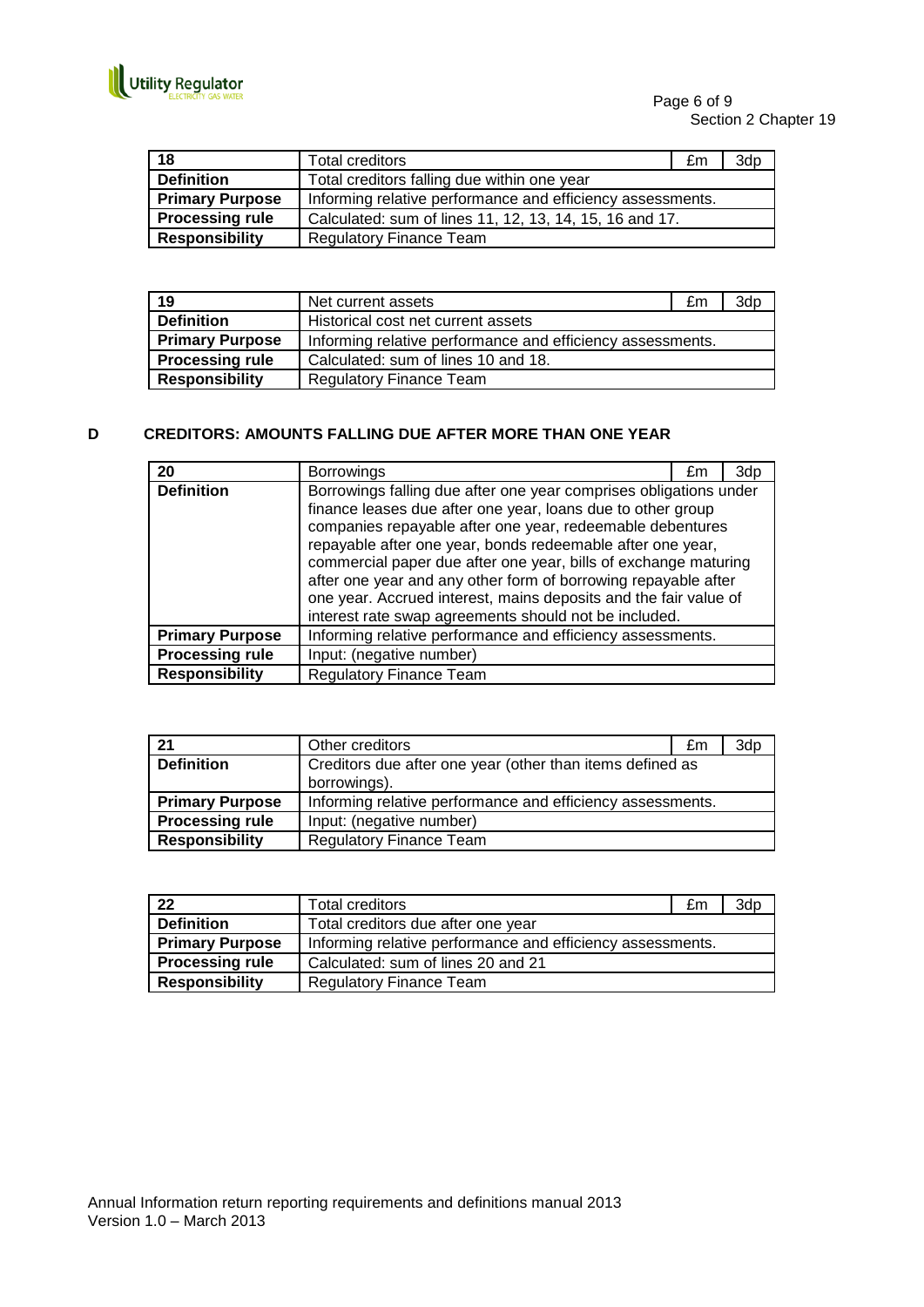

### **E PROVISION FOR LIABILITIES AND CHARGES**

| 23                     | Deferred tax provision                                           | £m | 3dp |
|------------------------|------------------------------------------------------------------|----|-----|
| <b>Definition</b>      | The deferred tax position as defined under UKGAAP.               |    |     |
| <b>Primary Purpose</b> | Informing relative performance and efficiency assessments.       |    |     |
| <b>Processing rule</b> | Input: (will be a negative number if a net liability or positive |    |     |
|                        | number if a net asset).                                          |    |     |
| <b>Responsibility</b>  | <b>Regulatory Finance Team</b>                                   |    |     |

| 24                     | Deferred income – grants and contributions                                                                                         | £m | 3d <sub>p</sub> |
|------------------------|------------------------------------------------------------------------------------------------------------------------------------|----|-----------------|
| <b>Definition</b>      | Deferred income received which is to be credited to the profit and<br>loss account over a number of future years. This arises from |    |                 |
| <b>Primary Purpose</b> | grants and contributions on capital expenditure.<br>Informing relative performance and efficiency assessments.                     |    |                 |
| <b>Processing rule</b> | Input: (negative number)                                                                                                           |    |                 |
| <b>Responsibility</b>  | <b>Regulatory Finance Team</b>                                                                                                     |    |                 |

| 25                     | Post employment asset/(liabilities)                                                                                                                         | £m | 3dp |
|------------------------|-------------------------------------------------------------------------------------------------------------------------------------------------------------|----|-----|
| <b>Definition</b>      | The excess/shortfall of the pension scheme assets over/below the<br>present value of the scheme liabilities (as defined in FRS17<br>'Retirement Benefits'). |    |     |
| <b>Primary Purpose</b> | Informing relative performance and efficiency assessments.                                                                                                  |    |     |
| <b>Processing rule</b> | Input                                                                                                                                                       |    |     |
| <b>Responsibility</b>  | <b>Regulatory Finance Team</b>                                                                                                                              |    |     |

| 26                     | Other provisions                                                    | £m | 3d <sub>p</sub> |
|------------------------|---------------------------------------------------------------------|----|-----------------|
| <b>Definition</b>      | All provisions including restructuring or reorganisation provisions |    |                 |
|                        | but excluding the deferred tax provision.                           |    |                 |
| <b>Primary Purpose</b> | Informing relative performance and efficiency assessments.          |    |                 |
| <b>Processing rule</b> | Input: (negative number)                                            |    |                 |
| <b>Responsibility</b>  | <b>Regulatory Finance Team</b>                                      |    |                 |

#### **F PREFERENCE SHARE CAPITAL**

| 27                     | Preference share capital                                   | £m | 3dp |
|------------------------|------------------------------------------------------------|----|-----|
| <b>Definition</b>      | Preference share capital                                   |    |     |
| <b>Primary Purpose</b> | Informing relative performance and efficiency assessments. |    |     |
| <b>Processing rule</b> | Input: negative number                                     |    |     |
| <b>Responsibility</b>  | <b>Regulatory Finance Team</b>                             |    |     |

| 28                     | Net assets employed                                                                       | £m | 3dp |
|------------------------|-------------------------------------------------------------------------------------------|----|-----|
| <b>Definition</b>      | Total assets employed by the business under the historical cost<br>accounting convention. |    |     |
| <b>Primary Purpose</b> | Informing relative performance and efficiency assessments.                                |    |     |
| <b>Processing rule</b> | Calculated: sum of lines 4, 19, 22, 23, 24, 25, 26 and 27; it is<br>validated by line 33. |    |     |
| <b>Responsibility</b>  | <b>Regulatory Finance Team</b>                                                            |    |     |

Annual Information return reporting requirements and definitions manual 2013 Version 1.0 – March 2013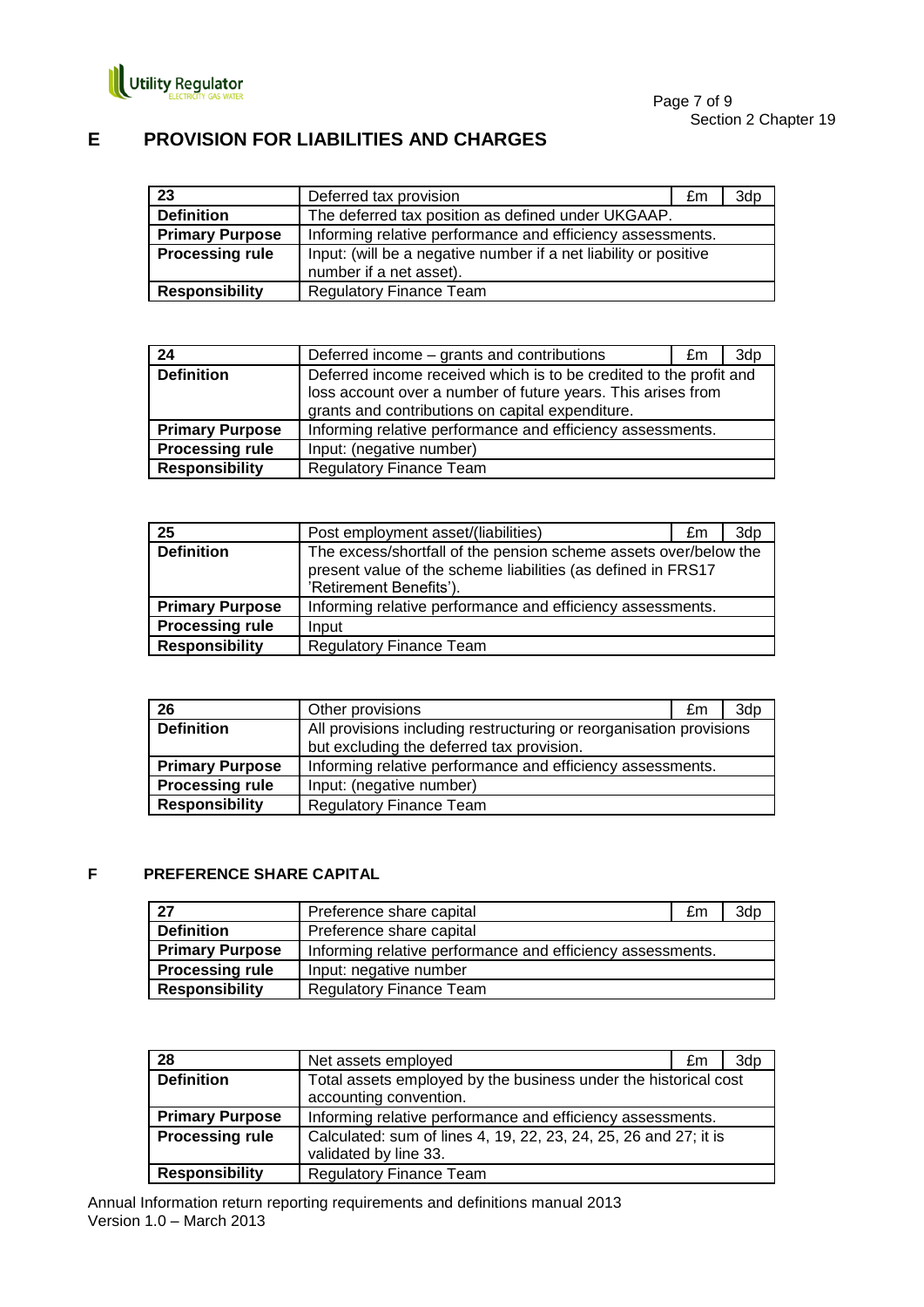

#### **G CAPITAL AND RESERVES**

| 29                     | Called up share capital                                        | £m | 3dp |
|------------------------|----------------------------------------------------------------|----|-----|
| <b>Definition</b>      | Nominal value of shares of NI Water which are issued and fully |    |     |
|                        | paid.                                                          |    |     |
| <b>Primary Purpose</b> | Informing relative performance and efficiency assessments.     |    |     |
| <b>Processing rule</b> | Input: positive number                                         |    |     |
| <b>Responsibility</b>  | <b>Regulatory Finance Team</b>                                 |    |     |

| 30                     | Share premium                                                                                                                                                                       | £m | 3dp |
|------------------------|-------------------------------------------------------------------------------------------------------------------------------------------------------------------------------------|----|-----|
| <b>Definition</b>      | Excess of proceeds from share issue over the nominal value of<br>shares issued less amounts written off for approved purposes<br>under the Companies (Northern Ireland) Order 1990. |    |     |
| <b>Primary Purpose</b> | Informing relative performance and efficiency assessments.                                                                                                                          |    |     |
| <b>Processing rule</b> | Input: positive number                                                                                                                                                              |    |     |
| <b>Responsibility</b>  | <b>Regulatory Finance Team</b>                                                                                                                                                      |    |     |

| 31                     | Profit and loss account                                                                                                            | £m | 3dp |
|------------------------|------------------------------------------------------------------------------------------------------------------------------------|----|-----|
| <b>Definition</b>      | Cumulative balance of profits retained under the historical cost                                                                   |    |     |
|                        | accounting convention.                                                                                                             |    |     |
| <b>Primary Purpose</b> | Informing relative performance and efficiency assessments.                                                                         |    |     |
| <b>Processing rule</b> | Input: (should be the sum of line 31 column 3+ table 18 line 15<br>column 4+ table 18c line 2 column 4+ table 18c line 3 column 4) |    |     |
| <b>Responsibility</b>  | <b>Regulatory Finance Team</b>                                                                                                     |    |     |

| 32                     | Other reserves                                                                                                                                                                                                                                                                          | £m |  |
|------------------------|-----------------------------------------------------------------------------------------------------------------------------------------------------------------------------------------------------------------------------------------------------------------------------------------|----|--|
| <b>Definition</b>      | Non-distributable reserves (other than share capital and share<br>premium). It will include Capital Redemption reserves,<br>contingency reserves and other capital reserves. Amounts<br>attributable to minority interests (if applicable) should also be<br>included in this category. |    |  |
| <b>Primary Purpose</b> | Informing relative performance and efficiency assessments.                                                                                                                                                                                                                              |    |  |
| <b>Processing rule</b> | Input: (positive number)                                                                                                                                                                                                                                                                |    |  |
| <b>Responsibility</b>  | <b>Regulatory Finance Team</b>                                                                                                                                                                                                                                                          |    |  |

| 33                     | Capital and reserves                                       | £m | 3dp |
|------------------------|------------------------------------------------------------|----|-----|
| <b>Definition</b>      | Total of shareholders' funds.                              |    |     |
| <b>Primary Purpose</b> | Informing relative performance and efficiency assessments. |    |     |
| <b>Processing rule</b> | Calculated: the sum of lines 29, 30, 31 and 32.            |    |     |
| <b>Responsibility</b>  | <b>Regulatory Finance Team</b>                             |    |     |